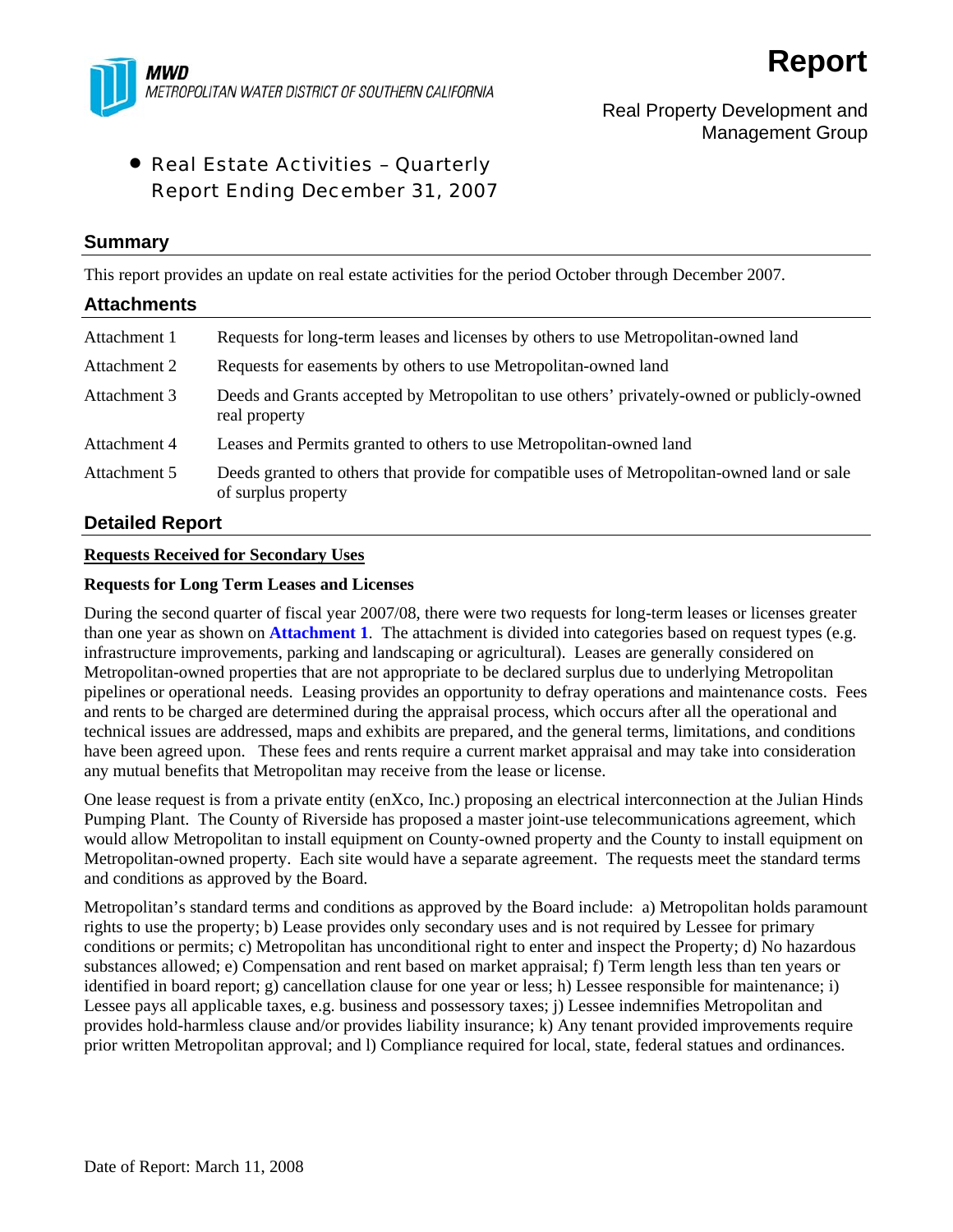# **Requests for Easements**

**Attachment 2** is a listing of the recent requests for easements and other durable property interests. The attachment is divided into categories based on request types (e.g., infrastructure improvements, parking and other compatible improvements, etc.). These requests are considered on properties that are not categorized as surplus due to underlying Metropolitan pipelines or operational needs. There are seven requests for infrastructure improvements; six easement requests are from public agencies' and one easement request is from a private entity. Eastern Municipal Water District (EMWD) is requesting an easement for access, construction and maintenance of a waterline. The waterline alignment traverses from EMWD's Perris Water Filtration Plant to Bradley Road adjacent to Metropolitan's Lakeview Pipeline. The City of Los Angeles is requesting an easement in conjunction with the widening of Sepulveda Boulevard near Metropolitan's Sepulveda Feeder. The widening is being done to accommodate a public bicycle lane. The City of Riverside is requesting an easement for a road crossing the Box Springs Feeder right-of-way to service an adjacent development. An easement is being requested by the County of Riverside to add utilities to an existing road easement crossing a portion of the Colorado River Aqueduct rightof-way. The City of San Jacinto is requesting two easements. One easement would accommodate the widening of Sanderson Avenue and crosses Metropolitan's San Diego Pipeline Nos. 1 and 2 right-of-way and Casa Loma Siphon First Barrel right-of-way; the second easement crosses Metropolitan's Casa Loma Siphon First Barrel right-of-way and is for the proposed realignment of Sanderson Avenue. An easement is being requested by Southern California Edison Company for the installation and operation of a 66KV line to service Metropolitan's F. E. Weymouth Water Treatment Plant. These easements conform to the standard terms and conditions approved by the Board.

# **Completed Transactions**

# **Deeds and Grants Accepted by Metropolitan**

Eleven transactions were executed during this reporting period. **Attachment 3** is a listing of these transactions.

These eleven transactions provide Metropolitan with access rights, over a two-year period, to conduct well monitoring (3 permits) and geotechnical studies (8 permits) in conjunction with the San Diego Pipeline No. 6 feasibility and study phase.

At its November 2007 meeting, Metropolitan's Board of Directors authorized staff to proceed with the condemnation of five properties located in the City of Perris for right of way, construction, and operation of the Perris Valley Pipeline. Metropolitan's Legal Department has commenced eminent domain actions for three of these properties (*Metropolitan v. Zimmer*, Riverside County Court Case No. RIC 486321, *Metropolitan v. Lewis Street Properties*, Riverside County Court Case No. RIC 486337, and *Metropolitan v. FR/Cal Perris II*, Riverside County Court Case No. RIC 486341). The Board concurrently approved tentative settlements for two remaining properties, and purchase agreements have been executed with those respective owners.

A request has been received to exchange property rights between Metropolitan and Searchlight Airpark Developers, LLC. Metropolitan owns transmission and access easements located within the boundaries of a proposed airport development. Searchlight Airpark Developers and Metropolitan have agreed to relocate Metropolitan's easement to accommodate the proposed airport. The transaction will consist of recording a Quitclaim Deed to terminate Metropolitan's current property rights and a Permanent Easement Deed received for the relocated alignment.

# **Leases and Permits Granted**

Sixteen transactions were executed and conveyed during this reporting period (see **Attachment 4**). These instruments allow others a compatible secondary use of Metropolitan-owned land. The agreements included nine entry permits, three entry permit amendments, one lease, two lease amendment and one license. These agreements also conform to criteria adopted by Metropolitan's Board with the exception of the lease amendment to the State of California Department of General Services Division of the State Architects, which terms were approved by the Metropolitan's Board on March 8, 2005, Confidential Item No. 8-7.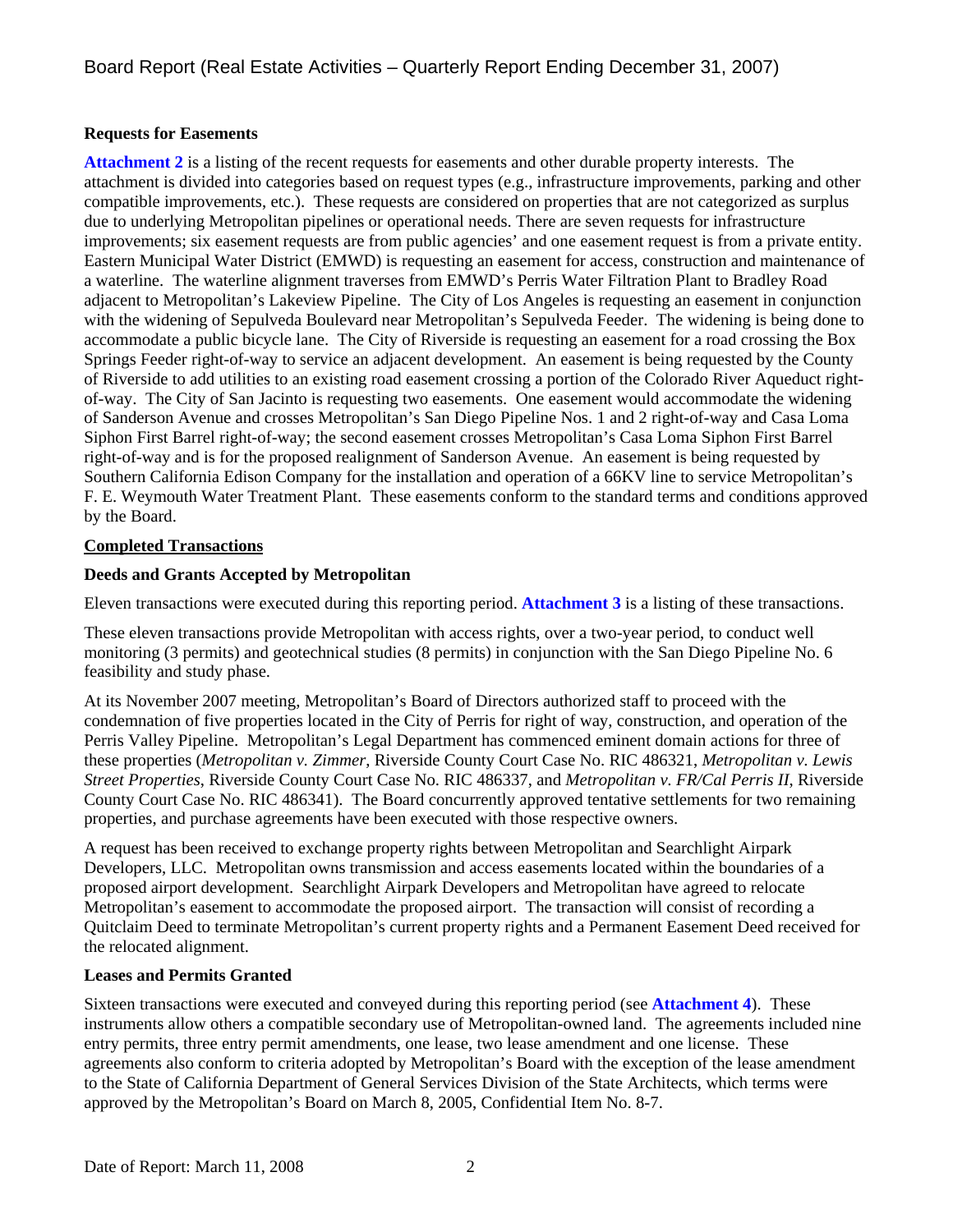# **Deeds Granted to Others**

**Attachment 5** lists six permanent easements that were granted by Metropolitan during this reporting period. Two permanent easements were granted to Southern California Edison Company to provide service to the Diamond Valley Lake (DVL) East Recreation facilities for the DVL Visitor Center, Museum, and Valley-Wide Recreation and Park District leasehold areas. Two permanent easements were granted to the City of Riverside for road and utilities crossing the Box Springs Feeder right-of-way to service adjacent developments. The City of Brea was granted a permanent easement to allow construction and placement of irrigation lines, landscaping and a retaining wall. The City of Upland was granted a permanent easement to allow for road and utility improvements over the Foothill Feeder right-of-way in conjunction with Colonies Crossroads retail development.

### **Additional Accomplishments**

- Initiated appraisal of the Diamond Valley Lake Visitor Center
- Prepared 2008-2009 Operating Budget for Real Property Development and Management Group
- Received and responded to forty external requests for secondary uses of Metropolitan-owned land
- Published comprehensive listing of Metropolitan-owned desert land to prevent loss of Metropolitan's paramount rights in those areas included within the proposed Desert National Monument
- Completed site inspections of Metropolitan-owned lands that are leased or provide temporary entry to others

# **Goals**

- Continue to identify and acquire necessary right-of-way for operations and capital projects
- Continue to evaluate Metropolitan's real property holdings for future operational uses, surplus and disposition
- Continue to develop strategic right-of-way protection and maintenance procedures
- Continue to consider and facilitate appropriate future third-party uses of Metropolitan's real property
- Continue to ensure compliance with agreement terms for required insurance and rental/fee payments for leases, licenses and entry permits as part of 2007-2008 performance measures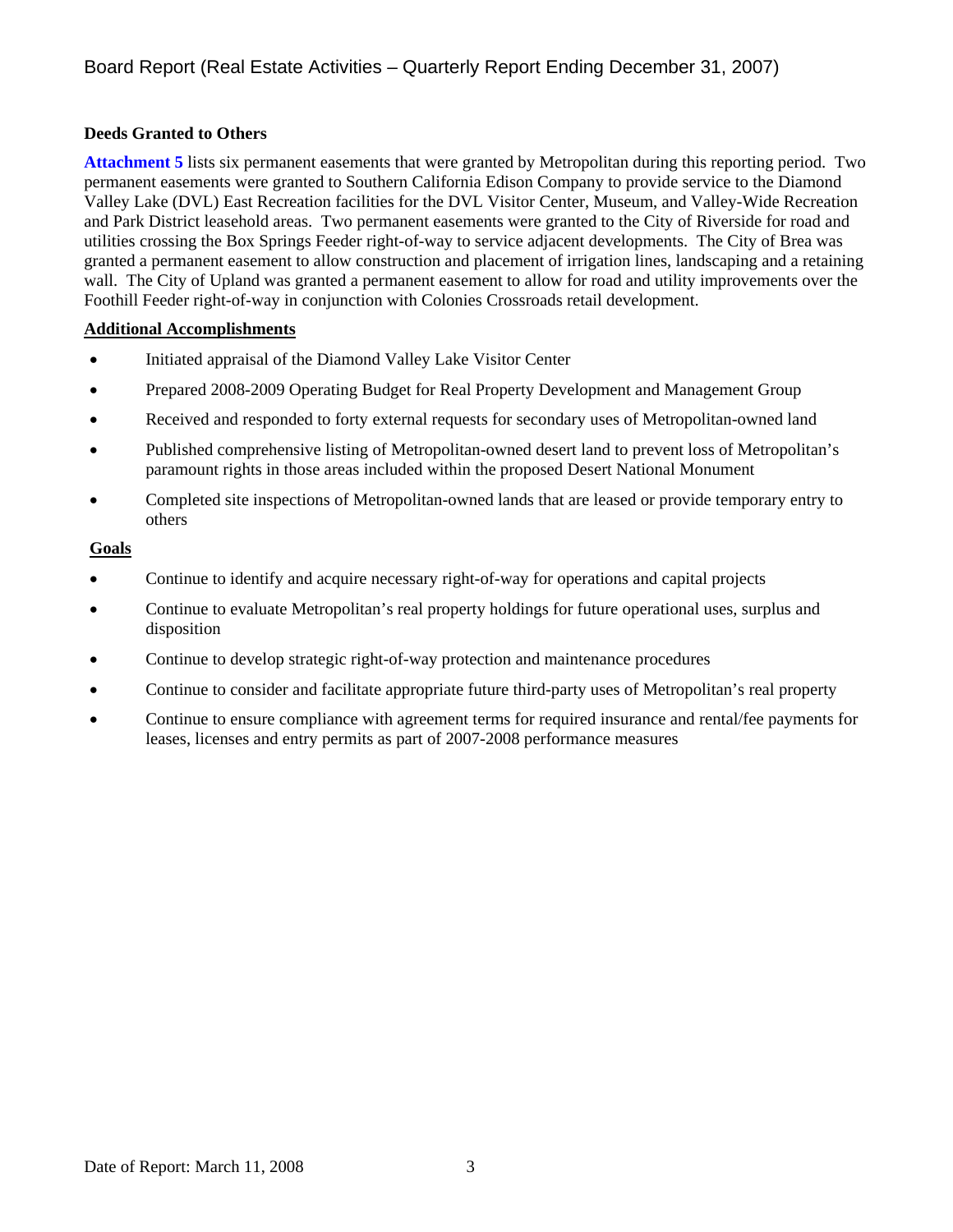### **Requests for Long Term Leases and Licenses by Others During 2nd Quarter of FY 2007/08 October 1, 2007 through December 31, 2007**

| <b>LESSEE NAME</b>                                          | <b>ENTITY</b><br><b>TYPE</b> | <b>ACREAGE</b> | <b>TYPE</b> | <b>TERM (YRS)</b> | <b>FEE</b>                        | <b>STANDARD</b><br><b>CONDITIONS</b><br>MET (Y/N) | <b>COMMENTS</b>                                                                                                                                                                                                                                                                                                                                                                                                                                                 |
|-------------------------------------------------------------|------------------------------|----------------|-------------|-------------------|-----------------------------------|---------------------------------------------------|-----------------------------------------------------------------------------------------------------------------------------------------------------------------------------------------------------------------------------------------------------------------------------------------------------------------------------------------------------------------------------------------------------------------------------------------------------------------|
| Infrastructure Improvements (fencing, utilities,<br>access) |                              |                |             |                   |                                   |                                                   |                                                                                                                                                                                                                                                                                                                                                                                                                                                                 |
| enXco, Inc. (RL 2838)                                       | Private                      | <b>TBD</b>     | Lease       | Long Term         | <b>TBD</b>                        |                                                   | Request to interconnect via Southern California Edison's (SCE)<br>facility at Julian Hinds Pumping Plant which may impact<br>Metropolitan's facilities. There is an existing California Independent<br>System Operator (CAISO) queue. Metropolitan's ability to<br>accommodate added load is very limited. Dates for the six listed<br>projects in the queue have been forwarded to SCE management so<br>Metropolitan can review SCE's interconnection studies. |
| Riverside, County of (RL 2870)                              | Public                       | <b>TBD</b>     | Agreement   | <b>TBD</b>        | $TBD$ <sup><math>(1)</math></sup> |                                                   | Request for master joint-use telecommunications agreement<br>between County of Riverside and Metropolitan to install and operate<br>telecommunications equipment on various parcels <sup>(2)</sup>                                                                                                                                                                                                                                                              |

#### **Parking and Other Compatible Improvements**

| . aroundcover)<br>erosion control.<br>(vegetation |  |  |  |  |
|---------------------------------------------------|--|--|--|--|
| None                                              |  |  |  |  |
|                                                   |  |  |  |  |
| A material transit                                |  |  |  |  |

| Agricultural |  |  |  |  |
|--------------|--|--|--|--|
| None         |  |  |  |  |

### **TBD = To be Determined**

<sup>(1)</sup> The proposed agreement will allow Metropolitan to install telecommunications equipment on Riverside County property and Riverside County to install telecommunications equipment on Metropolitan property. Rental rates will be negotiated as sites are developed.

 $^{(2)}$  Each site will have a separate agreement and will be reported to the Board in the Real Estate Activities Quarterly Report as they are executed. Agreements may include rental income. One site is Iron Mountain, and another is proposed at the Cajalco Rejection Tower near the Lower Feeder alignment.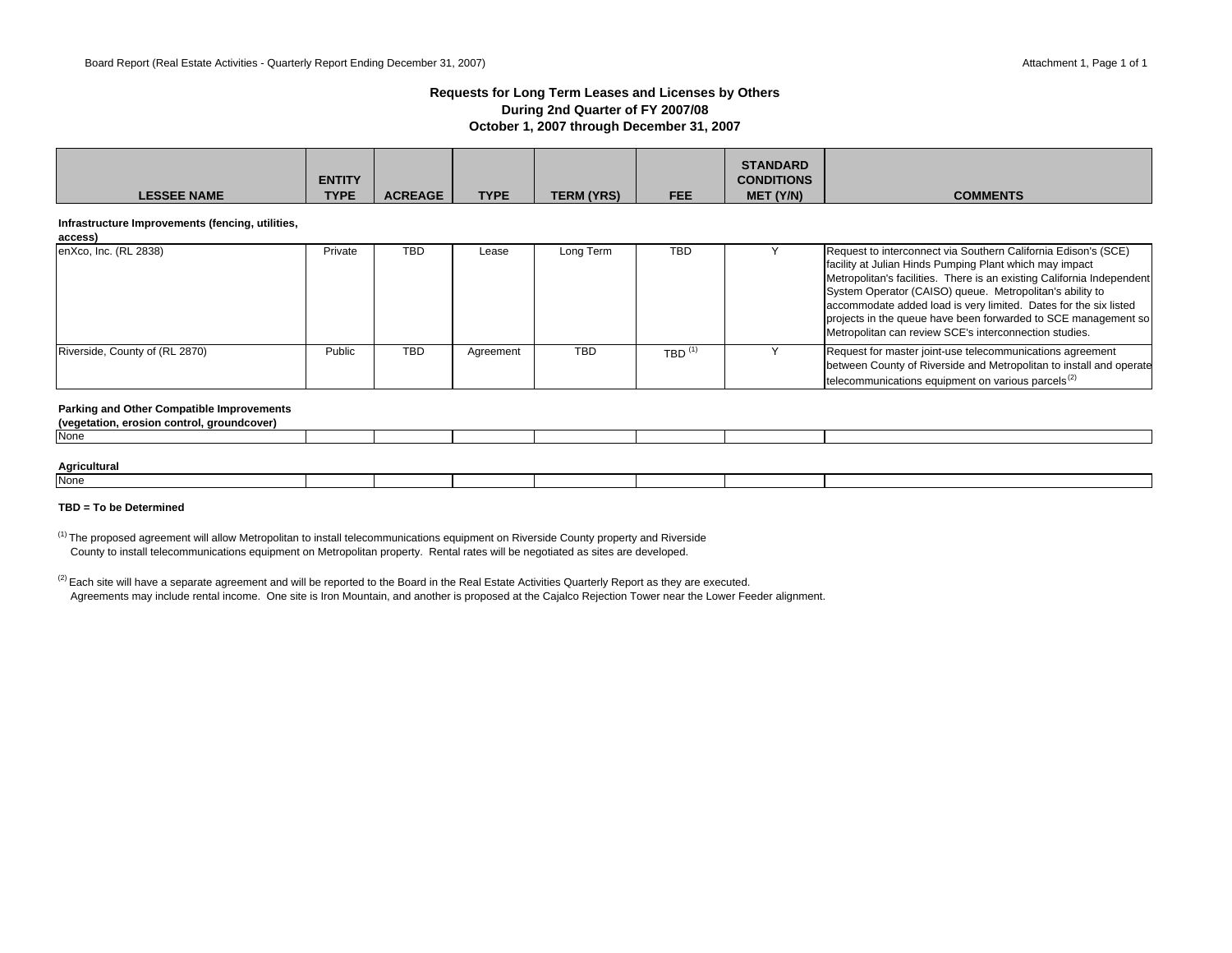### **Requests for Easements by Others During 2nd Quarter of FY 2007/08 October 1, 2007 through December 31, 2007**

| 0.646 acre  |          |           |                                   |              |                                                                                                                                                                  |
|-------------|----------|-----------|-----------------------------------|--------------|------------------------------------------------------------------------------------------------------------------------------------------------------------------|
|             |          |           |                                   |              |                                                                                                                                                                  |
|             | Easement | Permanent | $TBD$ <sup><math>(1)</math></sup> |              | Construction, access and maintenance of waterline<br>traversing from EMWD's Perris Water Filtration Plant to<br>Bradley Road adjacent to Metropolitan's Lakeview |
| <b>TBD</b>  | Easement | Permanent | $TBD$ <sup><math>(1)</math></sup> | $\checkmark$ | Widening a portion of Sepulveda Boulevard near<br>Metropolitan's Sepulveda Feeder to accommodate a<br>public bicycle lane                                        |
| 0.091 acre  | Easement | Permanent | \$1,500                           | $\checkmark$ | Road crossing the Box Springs Feeder right-of-way to<br>service an adjacent development                                                                          |
| 1.4 acres   | Easement | Permanent | $$0^{(2)}$$                       | $\vee$       | Adding utilities to an existing road easement crossing a<br>portion of the Colorado River Aqueduct right-of-way                                                  |
| <b>TBD</b>  | Easement | Permanent | $TBD$ <sup><math>(1)</math></sup> | $\checkmark$ | Widening of Sanderson Avenue crossing Metropolitan's<br>for San Diego Pipeline Nos. 1 and 2 and Casa Loma<br>Siphon First Barrel right-of-ways                   |
| $0.46$ acre | Easement | Permanent | $TBD$ <sup>(1)</sup>              | $\checkmark$ | Proposed realignment of Sanderson Avenue to include<br>street and utilities crossing Metropolitan's Casa Loma<br>Siphon First Barrel right-of-way                |
| <b>TBD</b>  | Easement | Permanent | $$0^{(3)}$$                       | $\checkmark$ | Installation and operation of 66KV line for new service at<br>Metropolitan's F. E. Weymouth Water Treatment Plant                                                |
|             |          |           |                                   |              |                                                                                                                                                                  |

**Improvements (e.g. slopes, drainage,** 

**buffer)**

None

#### **TBD = To be Determined**

 $(1)$  Market value based on appraisal, plus standard \$1,500 processing fee

 $(2)$  Current roadway easement had not allow for utilities

 The electrical line installation includes the granting of necessary easements. The ORP was approved by Metropolitan's Engineering and Capital Programs Committee and the Board in January 2007, Item 8-4. <sup>(3)</sup> The Metropolitan Ozone Retrofit Program (ORP) will require electrical power capacity at Metropolitan's F. E. Weymouth Water Treatment Plant.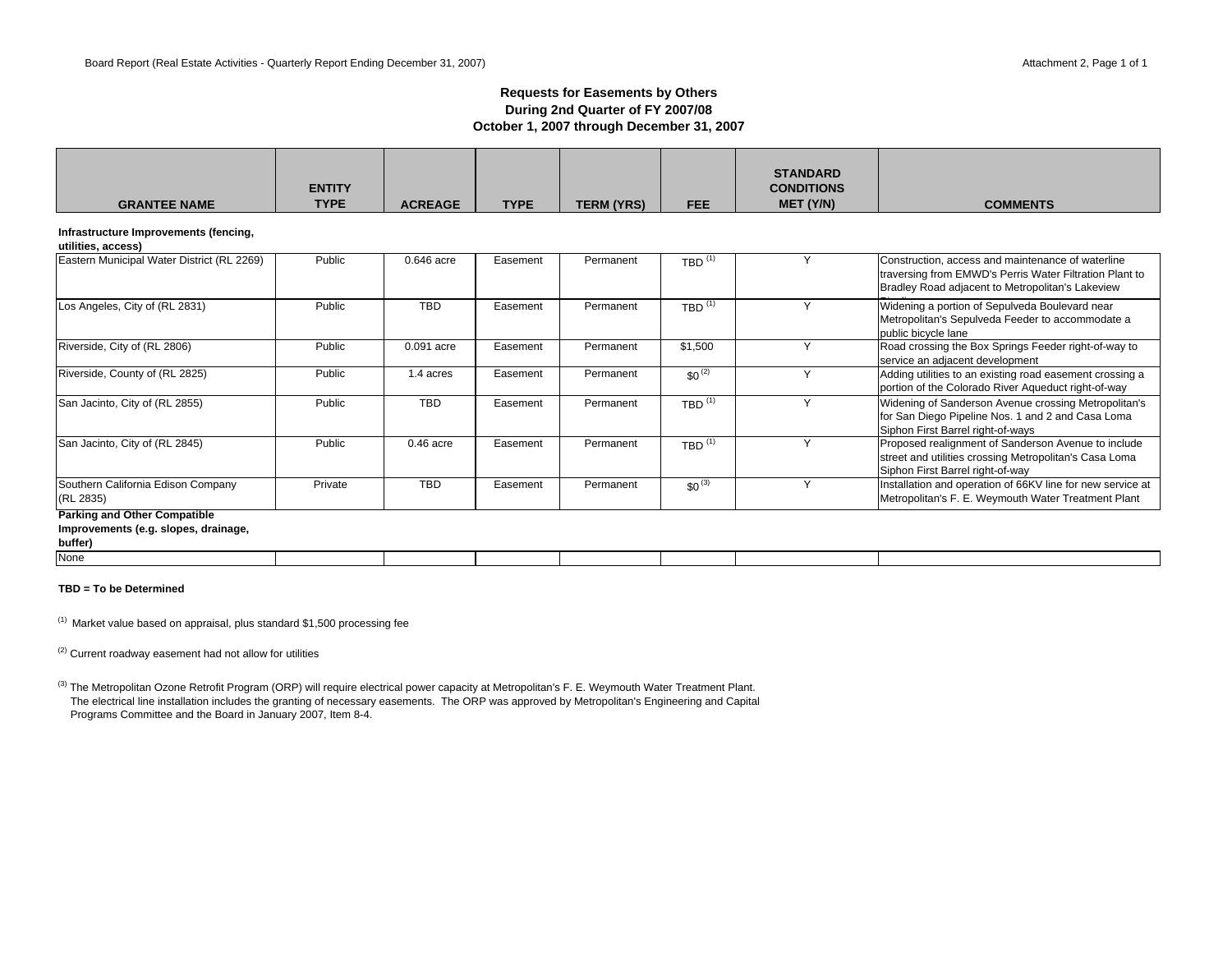### **Deeds, Grants and Leases Accepted During 2nd Quarter of FY 2007/08 October 1, 2007 through December 31, 2007**

| <b>GRANTOR</b>                   | <b>ACREAGE</b> | <b>TYPE</b>         | <b>TERM</b> | <b>USE</b>                                                                                  | <b>RECORDING DATE</b> | <b>COSTS</b>                  |
|----------------------------------|----------------|---------------------|-------------|---------------------------------------------------------------------------------------------|-----------------------|-------------------------------|
| Gautsch, James W. & Elizabeth    | 3.83 acres     | <b>Entry Permit</b> | 2 years     | San Diego Pipeline No. 6<br>Feasibility Study -<br>Ingress/egress for well<br>monitoring    | n/a                   | (2)<br>$\overline{50}$<br>(1) |
| Hemme, Robert                    | 40.60 acres    | <b>Entry Permit</b> | 2 years     | San Diego Pipeline No. 6<br>Feasibility Study -<br>Ingress/egress for<br>geotechnical study | n/a                   | (2)<br>(1)<br>$\overline{50}$ |
| Ives-Drouillard, Natalie         | 8.56 acres     | <b>Entry Permit</b> | 2 years     | San Diego Pipeline No. 6<br>Feasibility Study -<br>Ingress/egress for<br>geotechnical study | n/a                   | \$0<br>(2)<br>(1)             |
| Ives-Drouillard, Natalie         | 77.35 acres    | <b>Entry Permit</b> | 2 years     | San Diego Pipeline No. 6<br>Feasibility Study -<br>Ingress/egress for<br>geotechnical study | n/a                   | (1)<br>\$2,500                |
| Marrocco, Richard P. & Gayle J.  | 84.18 acres    | <b>Entry Permit</b> | 2 years     | San Diego Pipeline No. 6<br>Feasibility Study -<br>Ingress/egress for<br>geotechnical study | n/a                   | \$0<br>(2)<br>(1)             |
| Ragland, Jack W. & Marilee J.    | 4.22 acres     | <b>Entry Permit</b> | 2 years     | San Diego Pipeline No. 6<br>Feasibility Study -<br>Ingress/egress for<br>geotechnical study | n/a                   | (1)<br>$\overline{50}$<br>(2) |
| Resendiz, Ismael                 | 11.04 acres    | <b>Entry Permit</b> | 2 years     | San Diego Pipeline No. 6<br>Feasibility Study -<br>Ingress/egress for well<br>monitoring    | n/a                   | (2)<br>(1)<br>$\overline{50}$ |
| Resendiz, Ismael & Amparo        | 24.14 acres    | <b>Entry Permit</b> | 2 years     | San Diego Pipeline No. 6<br>Feasibility Study -<br>Ingress/egress for<br>geotechnical study | n/a                   | (1)<br>$\overline{50}$<br>(2) |
| San Diego Gas & Electric Company | 132.26 acres   | <b>Entry Permit</b> | 2 years     | San Diego Pipeline No. 6<br>Feasibility Study -<br>Ingress/egress for<br>geotechnical study | n/a                   | (2)<br>(1)<br>\$0             |
| Tomco, LLC                       | 10.00 acres    | <b>Entry Permit</b> | 2 years     | San Diego Pipeline No. 6<br>Feasibility Study -<br>Ingress/egress for well<br>monitoring    | n/a                   | (2)<br>(1)<br>$\overline{50}$ |
| Tomco, LLC                       | $10.00$ acres  | <b>Entry Permit</b> | 2 years     | San Diego Pipeline No. 6<br>Feasibility Study -<br>Ingress/egress for<br>geotechnical study | n/a                   | (1)<br>(2)<br>\$0             |

### **n/a = Not Applicable**

(1) Entry Permit was not recorded

 $(2)$  Entry Permit was granted and acquired at no cost to Metropolitan for non-invasive surface operations and investigations relative to groundwater, well monitoring, and pump testing as part of the cost study phase for the San Diego Pipeline No. 6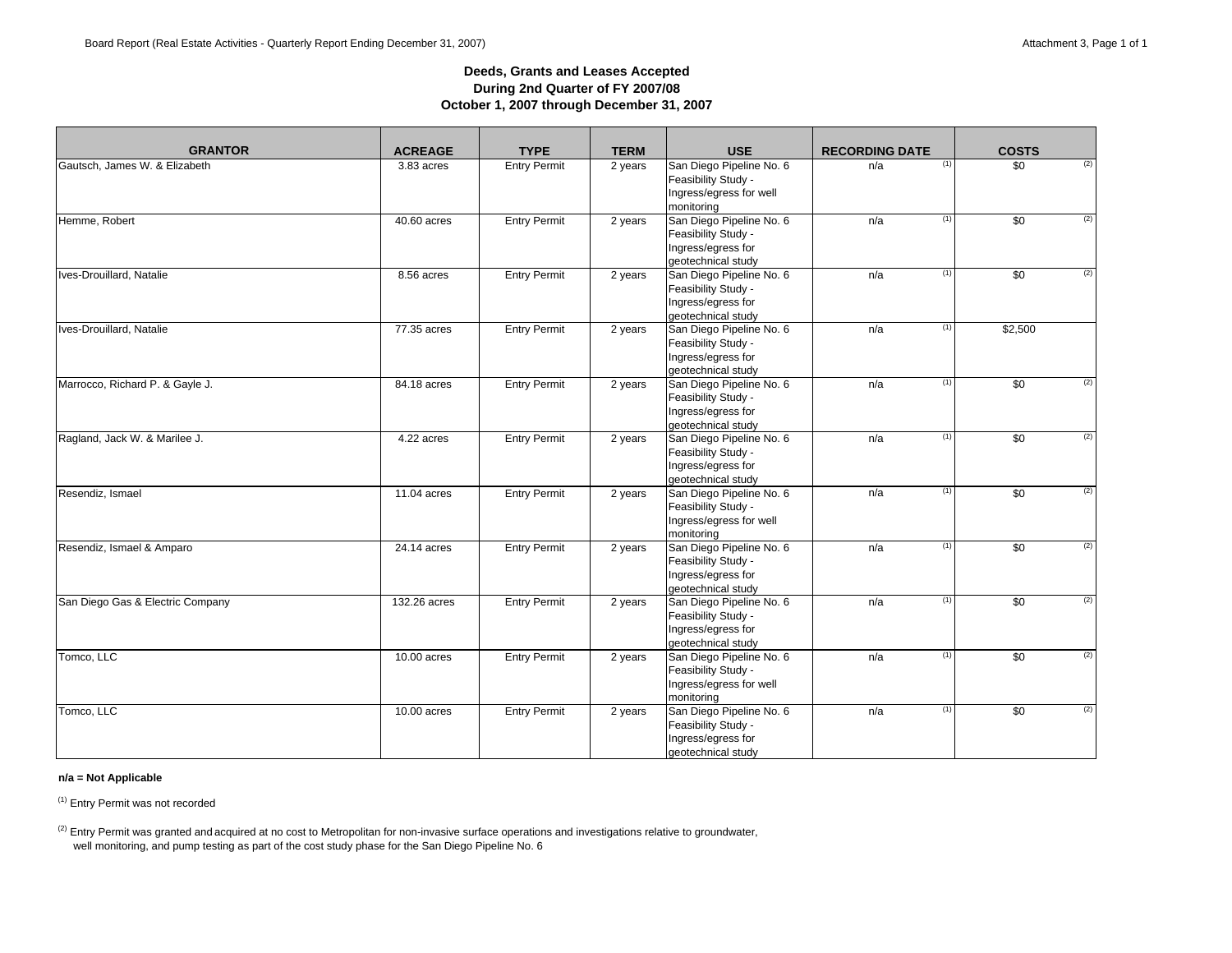### **Leases and Permits GrantedDuring 2nd Quarter of FY 2007/08 October 1, 2007 through December 31, 2007**

|                                                                                                     | <b>ENTITY</b>             |                 |                     |                |                                                                                                                                                                                                 |                 |                  |
|-----------------------------------------------------------------------------------------------------|---------------------------|-----------------|---------------------|----------------|-------------------------------------------------------------------------------------------------------------------------------------------------------------------------------------------------|-----------------|------------------|
| <b>LESSEE</b>                                                                                       | <b>TYPE</b>               | <b>ACREAGE</b>  | <b>TYPE</b>         | <b>TERM</b>    | <b>IUSE</b>                                                                                                                                                                                     | <b>FEE/RENT</b> | <b>FREQUENCY</b> |
| Anaheim, City of (Police Department) (RL 407)                                                       | Public                    | $0.03$ acre     | Amendment to Lease  | 10 years $(1)$ | Microwave communications facility at Metropolitan's<br>Santiago Lateral Control Tower                                                                                                           | \$8,850         | Annual           |
| Burbank, City of (RL 2264)                                                                          | Public                    | 4 acres         | <b>Entry Permit</b> | 1 year         | Construction and operation of Service Connection<br>B-06 that will deliver water from Metropolitan's Foothill<br>Feeder                                                                         | \$1,500         | One Time         |
| California, State of, Department of General Services<br>Divisions of the State Architects (RL 2376) | Public                    | 1,255 RSF $(2)$ | Amendment to Lease  | 3 years        | Additon of 1,255 square feet (8 cubicles) of office<br>space at Metropolitan's Union State Headquarters                                                                                         | \$2,397         | Monthly          |
| Hemet Model Masters (RL 2771)                                                                       | Private                   | 76 acres        | <b>Entry Permit</b> | 4 days         | Vehicle parking near Diamond Valley Lake for a<br>regional competitive model airplaine event being held<br>on a neighboring parcel along Simpson Road                                           | \$500           | One Time         |
| Inland Empire Utilities Agency (RL 2758)                                                            | Public                    | 2.5 acres       | <b>Entry Permit</b> | 1 year         | Construction and initial operation of Service<br>Connection CB-14 that will deliver water from<br>Metropolitan's Rialto Pipeline                                                                | \$1,500         | One Time         |
| Inland Empire Utilities Agency (RL 2827)                                                            | Public                    | 2.5 acres       | <b>Entry Permit</b> | 1 year         | Construction and initial operation of Service<br>Connection CB-20 that will deliver water from<br>Metropolitan's Rialto Pipeline                                                                | \$1,500         | One Time         |
| Los Angeles, City of (RL 2830)                                                                      | Public                    | 1.91 acres      | <b>Entry Permit</b> | 1 year         | Temporary access and construction staging area near<br>Metropolitan's Sepulveda Feeder for City of Los<br>Angeles' project to widen Sepulveda Boulevard to<br>accommodate a public bicycle lane | \$1,500         | One Time         |
| Los Angeles Universal Preschool (RL 2833)                                                           | Non-Profit <sup>(3)</sup> | 1,562 RSF $(2)$ | Lease               | 3.5 months     | Use of 8 small offices and storage area at<br>Metropolitan's Union Station Headquarters                                                                                                         | \$3,358         | Monthly          |
| Pasadena Tournament of Roses (RL 2842)                                                              | Non-Profit <sup>(4)</sup> | $n/a^{(5)}$     | <b>Entry Permit</b> | 1 day          | Use of parking areas at 700 North Alameda Street for<br>an evening event at Union Station                                                                                                       | \$1,500         | One Time         |

**n/a = Not Applicable**

 $<sup>(1)</sup>$  Initial 30-year lease contains provision this one 10-year option to extend and renew</sup>

 $(2)$  RSF = Rental Square Feet

 Rental Square Feet (RSF) is the amount of space that is used in calculating rental payments. Usable Square Feet (USF) is the actual space occupied Typically, the RSF is larger than USF due to the proportionate share of building services such as lobbies an other common areas in the building

<sup>(3)</sup> Los Angeles Universal Preschool (LAUP) is an independent public benefit corporation created in 2004 and funded by First 5 LA. First 5 LA is the commission established by Proposition 10

(4) Non-profit organization pursuant to IRS Code Section 501

 $<sup>(5)</sup>$  Use of 250 parking spaces at Union Station Headquarters Building</sup>

(6) Fee includes a \$500 security deposit

 $(7)$  Results from environmental studies being provided to Metropolitan

 $<sup>(8)</sup>$  Fee reduced for the non-profit entity and security being provided to MWD facilities during the event</sup>

<sup>(9)</sup> Filming occurred in various areas on the 12th floor of the Union Station Headquarters Building

 $(10)$  Fee includes a \$5,000 security deposit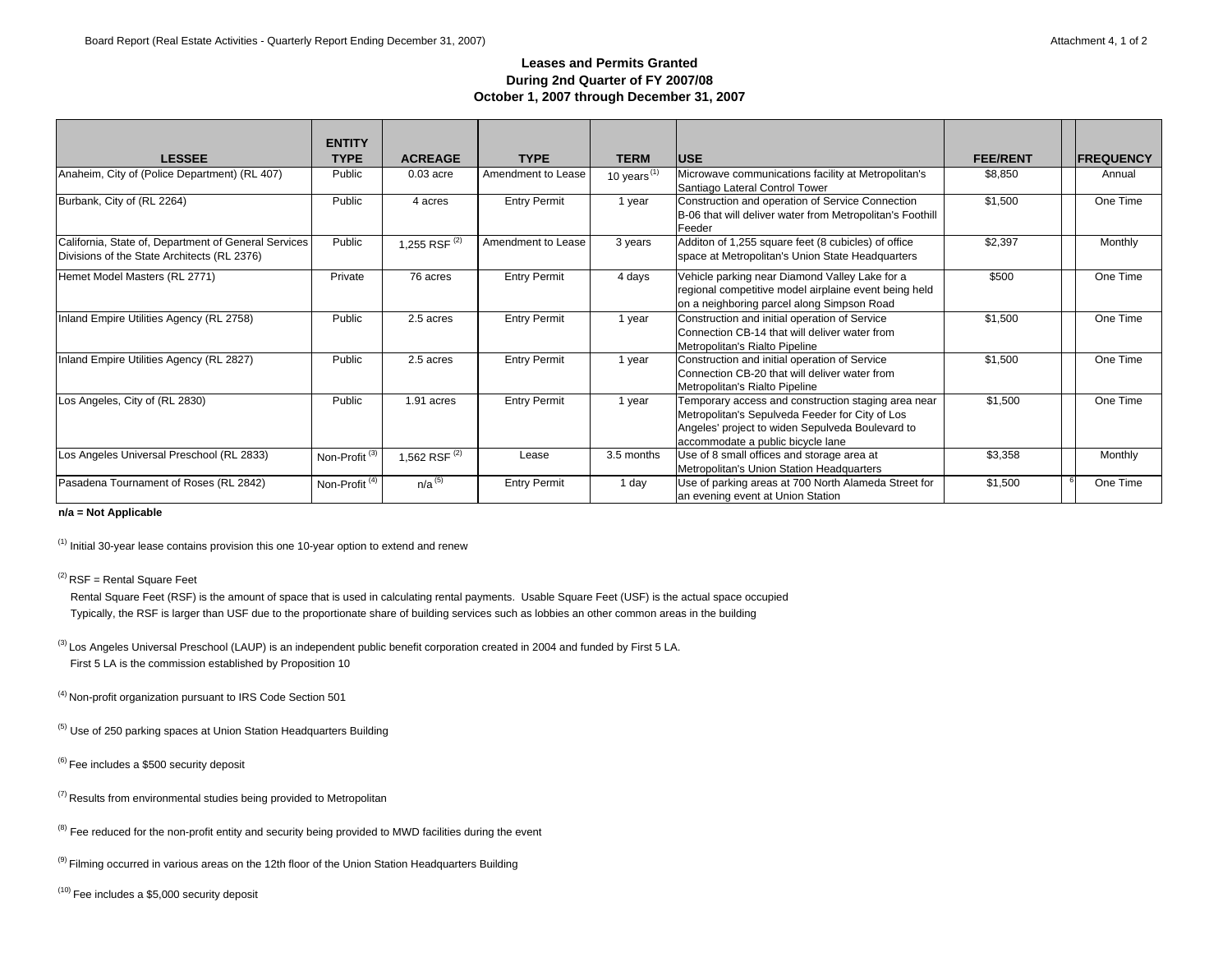### **Leases and Permits GrantedDuring 2nd Quarter of FY 2007/08 October 1, 2007 through December 31, 2007**

| <b>LESSEE</b>                                           | <b>ENTITY</b><br><b>TYPE</b> | <b>ACREAGE</b>       | <b>TYPE</b>                  | <b>TERM</b> | <b>IUSE</b>                                                                                                                                                                                                                          | <b>FEE/RENT</b> | <b>FREQUENCY</b> |
|---------------------------------------------------------|------------------------------|----------------------|------------------------------|-------------|--------------------------------------------------------------------------------------------------------------------------------------------------------------------------------------------------------------------------------------|-----------------|------------------|
| Riverside County Transportation Commission<br>(RL 2528) | Public                       | 87 acres             | Amendment to Entry<br>Permit | 1 year      | Extension of term to provide additional study sites in<br>conjunction with Riverside County Transportation<br>Commission's environmental studies for the proposed<br>Mid-County Parkway near Lake Mathews                            | \$0             | n/a              |
| San Dimas Rodeo, Incorporated (RL 2802)                 | Non-Profit <sup>(4)</sup>    | 1.3 acres            | <b>Entry Permit</b>          | 9 days      | Parking of vehicles and trailers and Los Angeles Sheriff<br>Department Command Center for the annual Western<br>Days Rodeo event in the City of San Dimas near the<br>F.E. Weymouth Water Treatment Plant                            | \$500           | One Time         |
| San Jacinto, City of (RL 2656)                          | Public                       | 5.06 acres           | Amendment to Entry<br>Permit | 1 year      | Extension of term to allow on-site investigation for San<br>Jacinto River Levee                                                                                                                                                      | \$1.250         | One Time         |
| Southern California Gas Company (RL 2824)               | Private                      | 1.4 acres            | <b>Entry Permit</b>          | 1 year      | Initial construction of a six-inch gas pipeline in the City<br>of Riverside across the Colorado River Aqueduct right-<br>of-way to provide increased service to the Twentynine<br>Palms area                                         | \$1,500         | One Time         |
| Transcan Development LLC (RL 2309)                      | Private                      | 2.0 acres            | Amendment to Entry<br>Permit | 1 year      | Extension of term to allow ingress and egress across a<br>portion of the Box Springs Feeder right-of-way and<br>provides for compatible construction activities in<br>conjunction with an adjacent development                       | \$1,500         | One Time         |
| Twentieth Century Fox Television (RL 2822)              | Private                      | $n/a$ <sup>(9)</sup> | <b>Entry Permit</b>          | 2 days      | Filming at Union Station Headquarters building for<br>television series "Shark"                                                                                                                                                      | \$21,403        | One Time         |
| Whitewater Rock and Supply Co. (RL 1840)                | Private                      | 14 acres             | License                      |             | Month to Month Allows storage of gravel and rock materials and<br>operation of an auxiliary electrical service building east<br>of Cabazon and northwest of Palm Springs near<br>Metropolitan's Colorado River Aqueduct right-of-way | \$588.08        | Monthly          |

### **n/a = Not Applicable**

 $<sup>(1)</sup>$  Initial 30-year lease contains provision this one 10-year option to extend and renew</sup>

 $(2)$  RSF = Rental Square Feet

 Rental Square Feet (RSF) is the amount of space that is used in calculating rental payments. Usable Square Feet (USF) is the actual space occupied Typically, the RSF is larger than USF due to the proportionate share of building services such as lobbies an other common areas in the building

<sup>(3)</sup> Los Angeles Universal Preschool (LAUP) is an independent public benefit corporation created in 2004 and funded by First 5 LA. First 5 LA is the commission established by Proposition 10

(4) Non-profit organization pursuant to IRS Code Section 501

<sup>(5)</sup> Use of 250 parking spaces at Union Station Headquarters Building

 $(6)$  Fee includes a \$500 security deposit

 $(7)$  Results from environmental studies being provided to Metropolitan

<sup>(8)</sup> Fee reduced for the non-profit entity and security being provided to MWD facilities during the event

 $<sup>(9)</sup>$  Filming occurred in various areas on the 12th floor of the Union Station Headquarters Building</sup>

 $(10)$  Fee includes a \$5,000 security deposit